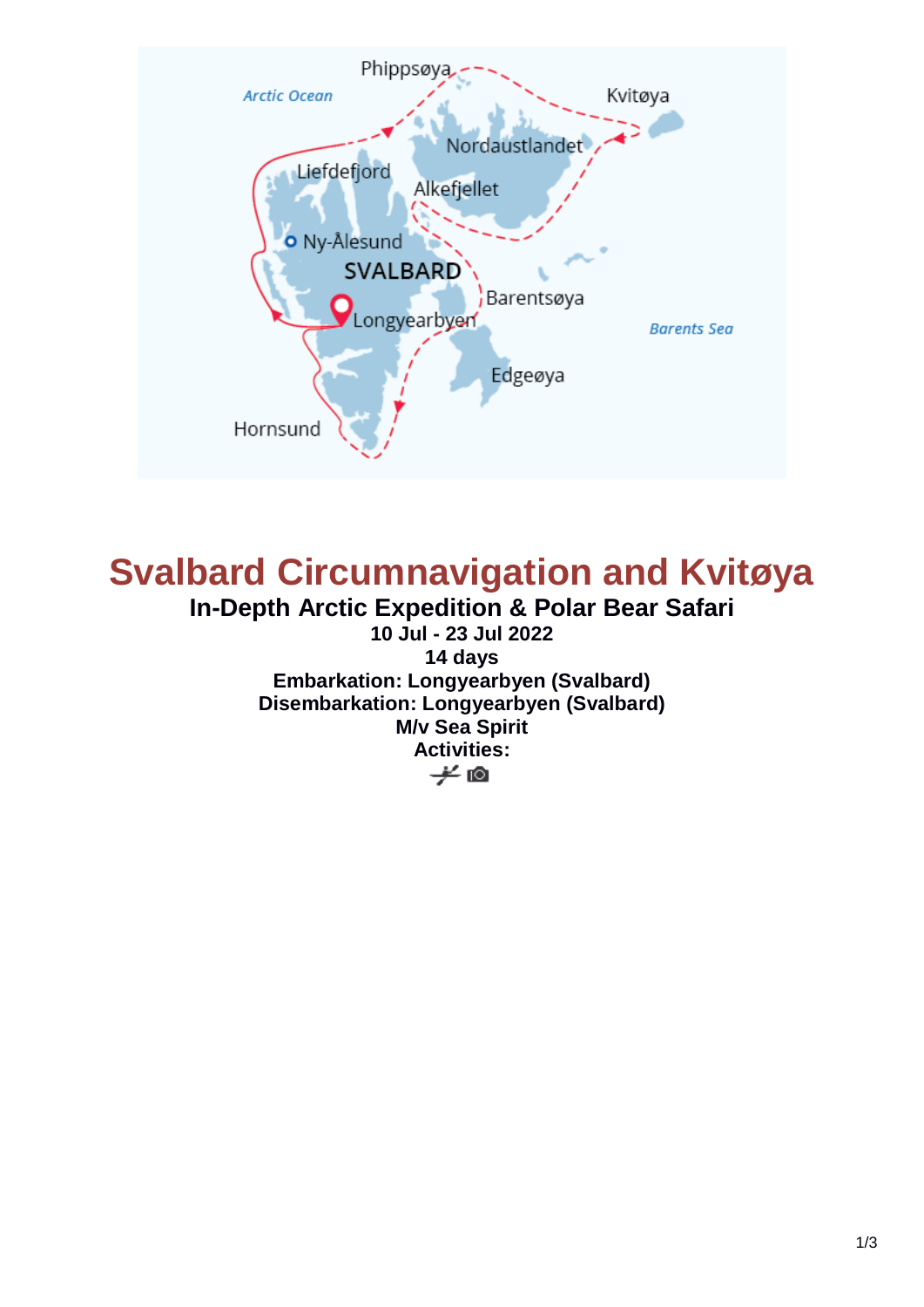## **Itinerary**



### **Day 1: Arrival in Longyearbyen, Svalbard (hotel night)**

Welcome to Longyearbyen, the administrative center of Svalbard and starting point of our Arctic expedition! At the Longyearbyen airport, you will be greeted by our staff and transferred to a quality hotel, which has been arranged by us and is included in the price of your trip. You will then be free to explore the charming, walkable town center.

We recommend starting your discovery of this fascinating Norwegian High Arctic territory at the excellent Svalbard Museum, where you can also purchase hard-to-find polar books and maps. Afterward, you can enjoy dinner at one of Longyearbyen's restaurants or cafes. If you are still awake at midnight, you will notice the sun has not set. In fact, the sun will not set for the entire duration of our time in Svalbard.



#### **Day 2: Welcome Aboard!**

After breakfast at your hotel, you will have the morning to enjoy Longyearbyen. Take in the views of icy fjords and glaciated mountains surrounding this historic former coal-mining town. Take advantage of shopping for souvenirs or some lastminute necessities such as cold-weather gear, a cap or gloves. Just remember, you will soon receive your very own parka to keep and waterproof boots to borrow while aboard the ship. For lunch, Longyearbyen offers quick and easy meal options including the most northerly pizzas and kebabs in the world.

In the afternoon, you will be transferred to the pier where we will warmly welcome you aboard our expedition vessel Sea Spirit. Get settled in your comfortable suite and explore the ship that will be your home-away-from-home during

the extraordinary adventure to come. Once the ship is underway, a full schedule of events kicks off with informative briefings and introductions from your expedition team. After the first of many delicious dinners on board, step out onto the open decks to admire the gorgeous scenery in 24-hour daylight as we pass through the wildlife-rich waters of Isfjorden.



#### **Day 3-13: Arctic wilderness Polar Bear search**

During our expedition, we hope to experience the many facets of this incredible High Arctic territory. Our exact schedule and route will be shaped by the weather, sea ice and experience of our expedition leader and captain. At the peak of the summer season, we will almost certainly find the ice conditions to be favorable for a full circumnavigation, so we will make an attempt to go around Spitsbergen, the largest island of the Svalbard archipelago and even to the northeastern most part of the archipelago – Kvitøya. Much of the pristine nature of Spitsbergen is protected by a system of national parks, and we will try to visit some of them during the voyage. Below, please find a brief summary of what we might expect.

Human habitation – rare along our route – can be found

at Ny Ålesund, a former mining town and airship base that is now home to an international community of Arctic researchers. This is one of the world's most northerly settlements where we find a museum, gift shop and post office.

Northwest Spitsbergen National Park is the crown jewel of Svalbard's scenic wonders. Here we find deep fjords flanked by serrated mountain ranges and immense tidewater glaciers calving icebergs into turquoise waters. The skies are filled with millions of murres, guillemots and little auks, whose eggs are just now hatching at countless breeding colonies located on small islands, mountainsides and sea cliffs within the park. This is also a great time to encounter marine mammals, including beluga whales and various Arctic seals. Set among this incredible scenery and wildlife activity, we also find evidence of Svalbard's earliest sealers and whalers.

On this departure, we will go to the eastern and northern regions of the Svalbard Archipelago –